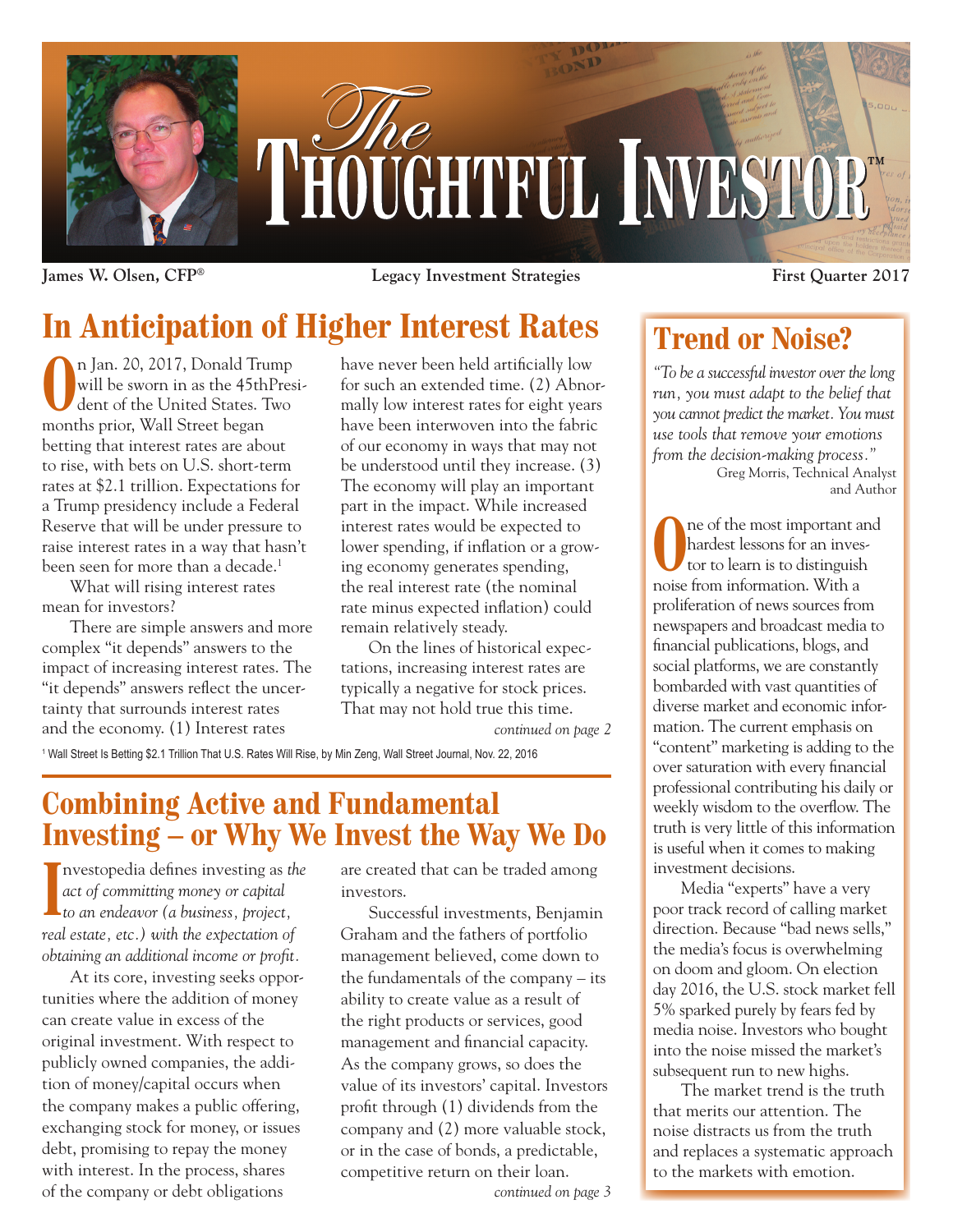### **In Anticipation of Higher Interest Rates** *continued from page 1*

Stock markets have reacted favorably to a Trump presidency, anticipating increased economic growth and higher inflation. Higher interest rates also indicate a return to normalcy after eight years of Federal Reserve funds rates at 0 and near 0%, which may give greater confidence to consumers and businesses.

Bonds are different. When interest rates rise, bond prices fall. Bond funds will reflect this reality in lower prices. How much lower will depend upon how much interest rates change. Held to maturity, bonds will still have the same cash value, but investors suffer an opportunity loss when their funds are not earning market returns. New investments in bonds, however, should realize higher returns as a result of increased interest rates.

Individuals with money in a bank account should benefit from rising interest rates, provided banks actually pass the extra interest on to savers.

Pension funds and other institutional investors will have higher return, low-risk options when investing incoming funds, which should improve their performance.

There's typically little in the way of good news for borrowers when interest rates increase. Credit card rates already have a huge gap between interest rates and the rates charged cardholders and may not see much impact. Variable rate loans could see a noticeable interest rate increase when they adjust, and the cost of new loans will increase. Longer term loans, such as 30-year mortgages, tend to be more influenced by economic expectations. If the economy improves, borrowing costs for homes and cars would be expected to increase.

The biggest negative impact of rising interest rates will hit the biggest borrowers, which are almost inevitably governments, from the federal government down to the state and local levels. The federal government has approximately \$19 trillion in outstanding loan obligations on which it pays more than \$432 billion a year in interest. The states have an additional \$4 trillion plus in outstanding loans. Higher interest rates will take their toll when outstanding obligations are rolled into new debt offerings, or additional funds are raised through new

borrowing. An improving economy with increasing tax collections could offset higher interest rates, however.

Perhaps the biggest advantage of interest rate increases will be a return to market-controlled interest rates along with normal business and market cycles. The Fed's nearly a decade-long experiment with artificially low interest rates has failed to produce expected benefits and resulted in a bloated Federal Reserve balance sheet with more than \$4.4 trillion in debt-backed securities of questionable value, the consequences of which are still to come. Or to put it a bit more harshly in the words of financial analyst and author John Mauldin;

*"By lowering rates to the zero bound, the Fed stacked the deck in favor of a relatively small number of people who own the vast majority of financial assets. In so doing, it created the conditions for moribund economic growth, persistent unemployment and underemployment of working-class citizens, and impoverishment of savers, and decimated fixed-rate income returns of pension funds and retirement plans for the middle class."*

It's time for a return to normalcy.

## **Little Has Changed in Retirement Account Contribution Limits**

**Retirement account contribu-<br>tion limits remain the same<br>2017 with minimal adjustme** tion limits remain the same for 2017 with minimal adjustments in income limits for various account types. Remember to fully fund your account(s) for 2016 by April  $15<sup>th</sup>$  and

start funding your 2017 contributions as soon as possible to take advantage of compounding.

The start of the year is also a good time to check and make certain your beneficiary designations are correct.

Beneficiary designations spell out who—or what trust—is going to inherit the retirement account when the account holder dies. These designations take precedence over any provisions made in the will.

| <b>TYPE OF RETIREMENT PLAN</b>                                                            | <b>MAXIMUM ANNUAL CONTRIBUTIONS</b>                                                                                                                                 |              |                                                                                 |              |
|-------------------------------------------------------------------------------------------|---------------------------------------------------------------------------------------------------------------------------------------------------------------------|--------------|---------------------------------------------------------------------------------|--------------|
|                                                                                           | 2016                                                                                                                                                                |              | 2017                                                                            |              |
|                                                                                           | Under Age 50                                                                                                                                                        | 50 and Older | Under Age 50                                                                    | 50 and Older |
| <b>INDIVIDUAL RETIREMENT PLANS*</b>                                                       |                                                                                                                                                                     |              |                                                                                 |              |
| <b>Traditional and Roth IRA</b>                                                           | \$5,500                                                                                                                                                             | \$6,500      | \$5,500                                                                         | \$6,500      |
| <b>EMPLOYER-SPONSORED RETIREMENT PLANS</b>                                                |                                                                                                                                                                     |              |                                                                                 |              |
| 401(k), Roth 401(k), 403(b), 457 and SARSEP Plans - Employee contribution                 | \$18,000                                                                                                                                                            | \$24,000     | \$18,000                                                                        | \$24,000     |
| SEP (Simplified Employee Pension) IRA                                                     | <b>Employer</b> contribution - 25% of compensation up to \$53,000                                                                                                   |              | <b>Employer</b> contribution - 25% of compensation up to \$54,000               |              |
|                                                                                           | <b>Employee</b> contribution up to \$5,500 under age 50;<br>\$6,500 over age 50                                                                                     |              | <b>Employee</b> contribution up to \$5,500 under age 50;<br>\$6,500 over age 50 |              |
| <b>SMALL BUSINESS OR SELF-EMPLOYED RETIREMENT PLANS</b>                                   |                                                                                                                                                                     |              |                                                                                 |              |
| Self-Employed 401k (a.k.a., Solo-401k, Individual 401k, Roth 401k)                        | Salary deferral of 20-25% of compensation, plus \$18,000 (under 50) or \$24,000 (over 50) in 2016 and 2017 up to a maximum<br>of \$53,000 in 2016; \$54,000 in 2017 |              |                                                                                 |              |
| SIMPLE (Savings Incentive Match Plan for Employees) IRA -<br><b>Employee contribution</b> | \$12,500                                                                                                                                                            | \$15,500     | \$12,500                                                                        | \$15,500     |

\* The income limit for taking a full deduction for contributions to a traditional IRA while participating in a workplace retirement will increase by \$1,000 for singles, from \$61,000 in 2016 to \$62,000 in 2017, and for marr filing jointly, from \$98,000 in 2016 to \$99,000 in 2017. The deduction completely phases out when income goes above \$72,000 for singles and \$119,000 for married filing jointly, an increase by \$1,000.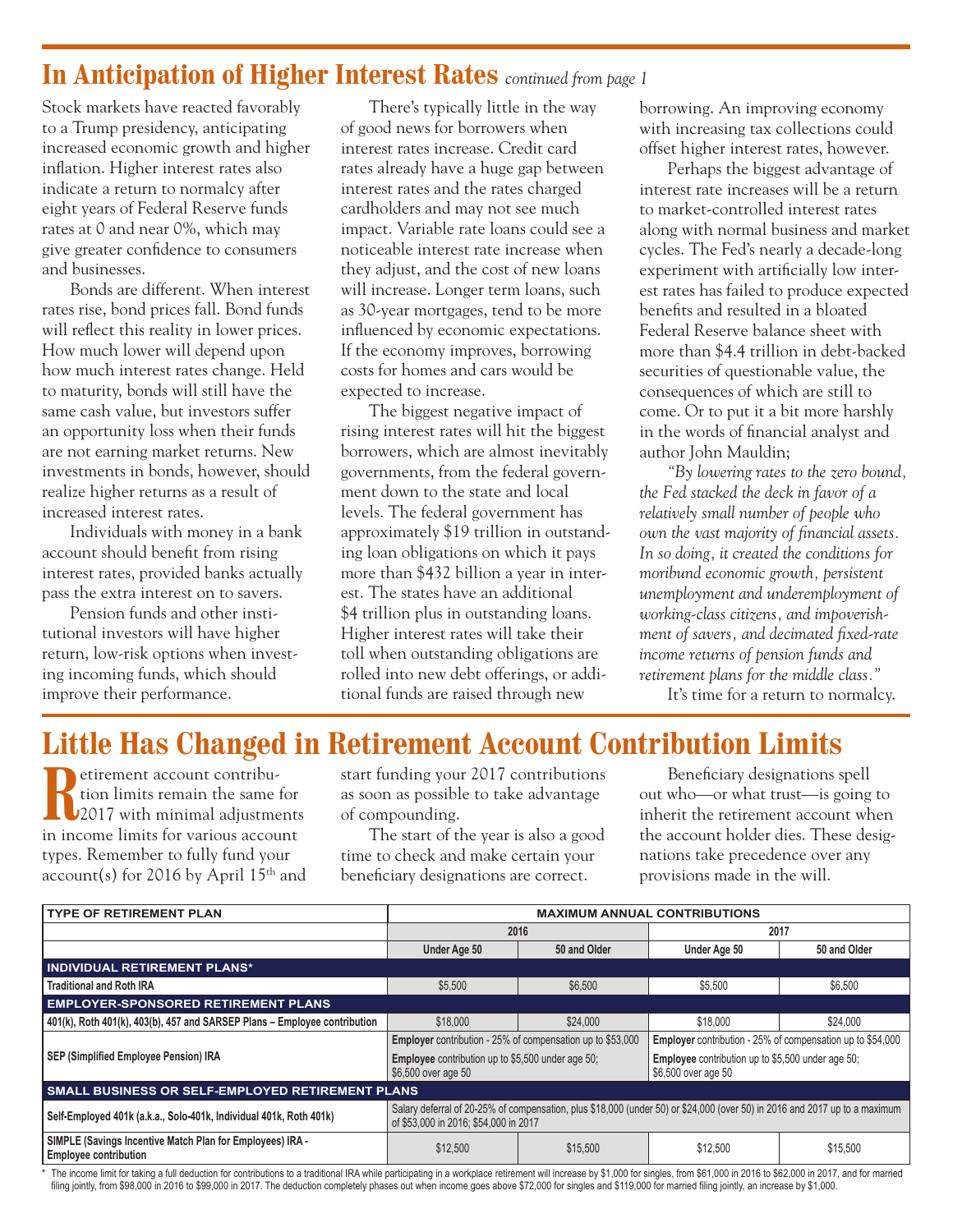### **Combining Active and Fundamental Investing – or Why We Invest the Way We Do** *continued from page 1*

The fundamental value of the underlying company is the logic behind a buy-and-hold investment approach. One buys stock or bonds of a good company with good growth prospects and then lets time and compounding take effect. Diversifying one's investments among different companies and industries reduces the risk that the faltering of one company could destroy a portfolio. For many years, active mutual funds were used to diversify one's investments among multiple companies selected by the portfolio manager. While index funds have replaced the active mutual fund in many portfolios, the structure of the index often selects the biggest and best of an industry segment.

But picking good and even great companies still leaves the investor vulnerable to the extremes of market volatility.

*"The market has a way of punishing those who forget that investing is above all else cyclical, and that extrapolating recent results into the future is not only dangerous, it is often 180 degrees from what happens next."* Rob Isbitts

Financial markets in the U.S. have historically moved through overlapping cycles. Secular markets are long term trends lasting up to 30 years with bull and bear market phases taking from 10 to 20 years. Within the longer trend, cyclical markets occur, generally lasting around four years with bull and bear market phases taking some one to three years. Within these overlapping cycles, asset classes follow distinct cycles reflecting business and seasonal cycles.

Buy-and-hold investors will look at the chart above and conclude that regardless of how far the market has dropped in the past, it has always recovered, returning to prior highs. The problem with this approach is that the investor can never know for sure when a bear market will occur, how long or deep it will be, or whether circumstances will arise that will necessitate



#### **S&P 500 Secular and Cyclical Markets 1990-2016**

*Data: Yahoo Finance Weekly S&P 500 High Low Close*

selling their investments. This is the true risk of investing – will your money be there when you need it?

The cost of a bear market is more than monetary. It also shakes the confidence of investors and makes them reluctant to trust their money to the volatility of the market. It creates personal strains, stresses relationships and causes individuals to forego opportunities, postpone retirements and more.

Active investment management adds a layer of risk management to the portfolio. By monitoring markets through trend and technical analysis, we seek to determine where the market is within its cycles and position portfolios to take advantage of uptrends and reduce exposure during downtrends. While not every trade will be successful, any time we can reduce losses to market downturns, we gain leverage to potentially profit when the market recovers.

Will active management outperform a buy-and-hold position? Not necessarily over a specific period, but properly implemented it should reduce volatility, minimize losses in down markets and provide an emotionally smoother ride. Equally important, by

minimizing drawdowns, the portfolio is better able to accommodate withdrawals without destroying the ability of the portfolio to recover from bear markets.

One story often used to emphasize the important of risk management is that of Abraham Wald, who was assigned damage assessments to aircraft that returned from service over Germany during World War II to determine which areas of the aircraft structure should be better protected. He made a totally unconventional assessment: Do not focus on the areas that sustained the most damage. The heavily damaged areas did not contribute to the loss of the aircraft. Instead focus on essential sections that came back relatively undamaged, such as the engines. Protect essential assets from destruction, such as large losses (drawdown), and the investor will live to invest again.

Naturally there can be no guarantee that an active investment approach will be successful. But, our track records show its advantages during past market downturns. Past performance is not a guarantee of future returns, but ignoring the market's cyclical patterns can be a guarantee of disaster.